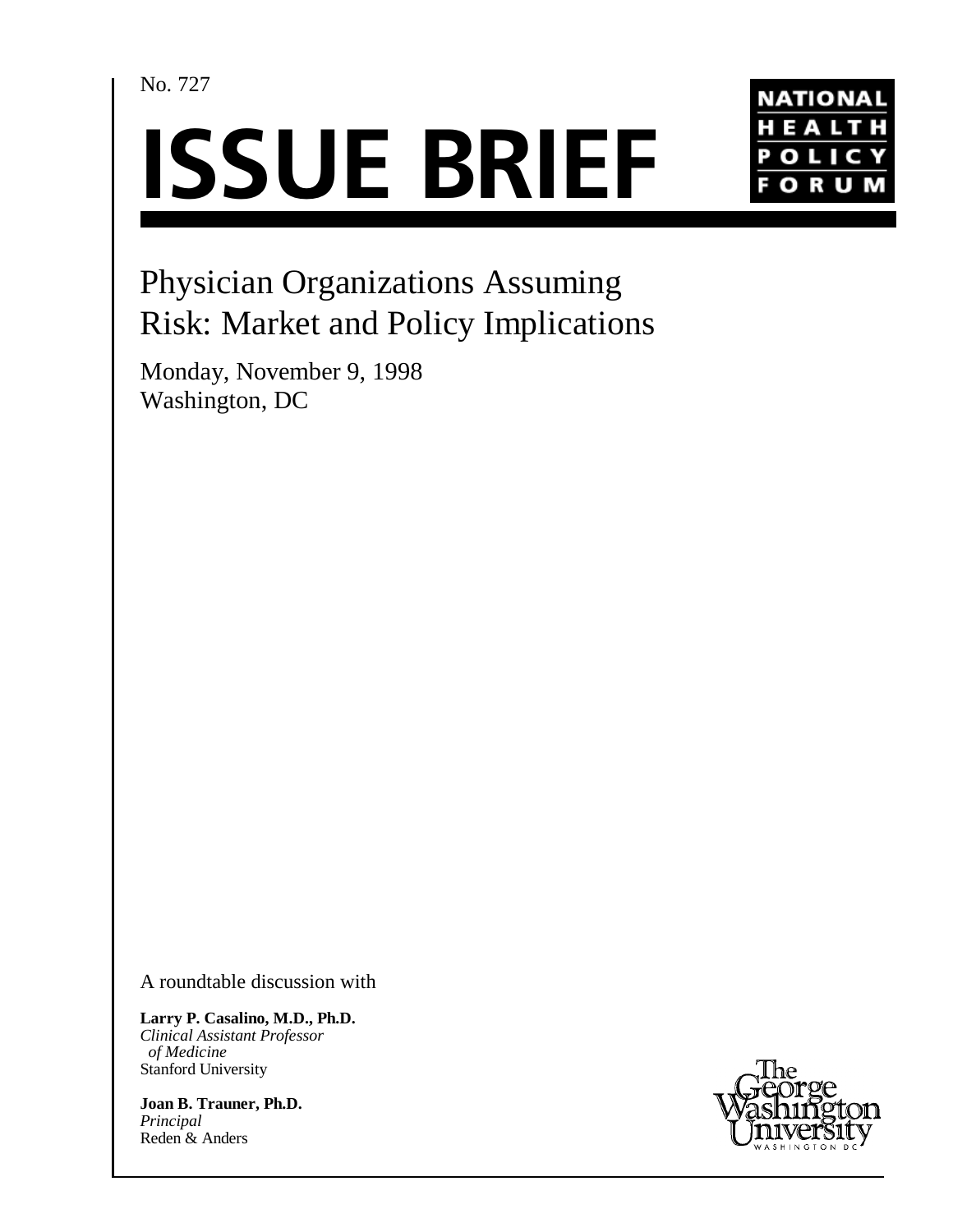### Physician Organizations Assuming Risk

With health maintenance organizations (HMOs) covering about 30 percent of all Americans and more than 40 percent of the populace in states such as California, federal and state policymakers as well as health plan purchasers have a growing interest in HMO performance.<sup>1</sup> Recent reports of a projected resurgence in medical inflation, HMO pull-outs from Medicare in certain locales, and HMO financial losses industrywide in 1997 are raising concern.<sup>2</sup> In California and elsewhere, physician organizations are actually bearing much of the financial risk for the HMO plans. How well these physician organizations manage enrollee care and costs—and how well their HMO contracts cover their expenses—will strongly influence HMO industry performance in the coming months and years.

The financial stakes can be high in HMO-provider contracting. Negotiated rates affect the profitability of contracted physician organizations, the amount of income they can distribute to their physicians, and potentially even their solvency. The rates also affect the competitiveness of the HMOs, dictating whether they can offer plan premiums that will be attractive to purchasers. And when providers terminate or are dropped from HMO networks, the result can be disruptive for enrollees, requiring them to pick new plans or new physicians.

Capitation contracting also involves HMOs delegating many managed care functions to providers. For example, capitated physician organizations usually authorize services, subcontract with outside specialists and ancillary professionals to cover the full range of professional services, pay claims, and collect claims data. The physician organizations generally use their own standards of care and treatment guidelines, approved by the various HMOs but not dictated by them, to assure consistency and appropriateness in patient treatment. HMO delegation of these responsibilities to providers has important implications for federal and state policies addressing patient protections, determination of medical necessity of services, quality assurance, data management, HMO performance monitoring, disclosure of physician payment arrangements, and quality improvement.

Assumption of financial risk by physician groups is also contributing to the ongoing re-structuring of health care delivery systems in California and elsewhere. Capitated physician organizations have strong incentives to grow—to spread their risk across larger patient bases,

enhance their management capabilities, and increase their leverage in contracting with managed care companies.<sup>3</sup> Small physician groups that are struggling financially have compelling reasons to affiliate with bettercapitalized organizations. Examples abound of mergers and growth among medical groups and independent practice associations (IPAs), expansion of physician-hospital organizations, and physicians selling their practices to physician practice management companies (PPMCs). System consolidation is likely to continue because the financial pressures on provider groups and HMOs and the competitive pressures in their markets are so great. Larger, more integrated physician organizations have the potential to improve patient care and to lower costs, but that outcome is not assured.

This Forum session will address HMO capitation contracting, market dynamics affecting physician organizations in California, and policy implications of both.

#### **CAPITATION CONTRACTING MODELS**

Under capitation contracting, the provider accepts a payment amount per member per month (PMPM) for each assigned member in exchange for providing (or arranging for) members to receive a prescribed set of services as needed. The financial risk assumed by the provider is whether or not the funds generated by PMPM payments will be sufficient to cover service

#### **ISSUE BRIEF**/No. 727

**Analyst/Writers** Sandra M. Foote and Lisa Sprague

#### **National Health Policy Forum**

2021 K Street, NW, Suite 800 Washington, DC 20052 202/872-1390 202/862-9837 (fax) nhpf@gwu.edu (e-mail) www.nhpf.org (Web site)

**Judith Miller Jones**, Director **Karen Matherlee,** Co-Director **Sandra M. Foote**, Co-Director **Michele Black**, Publications Director

**NHPF** is a nonpartisan education and information exchange for federal health policymakers.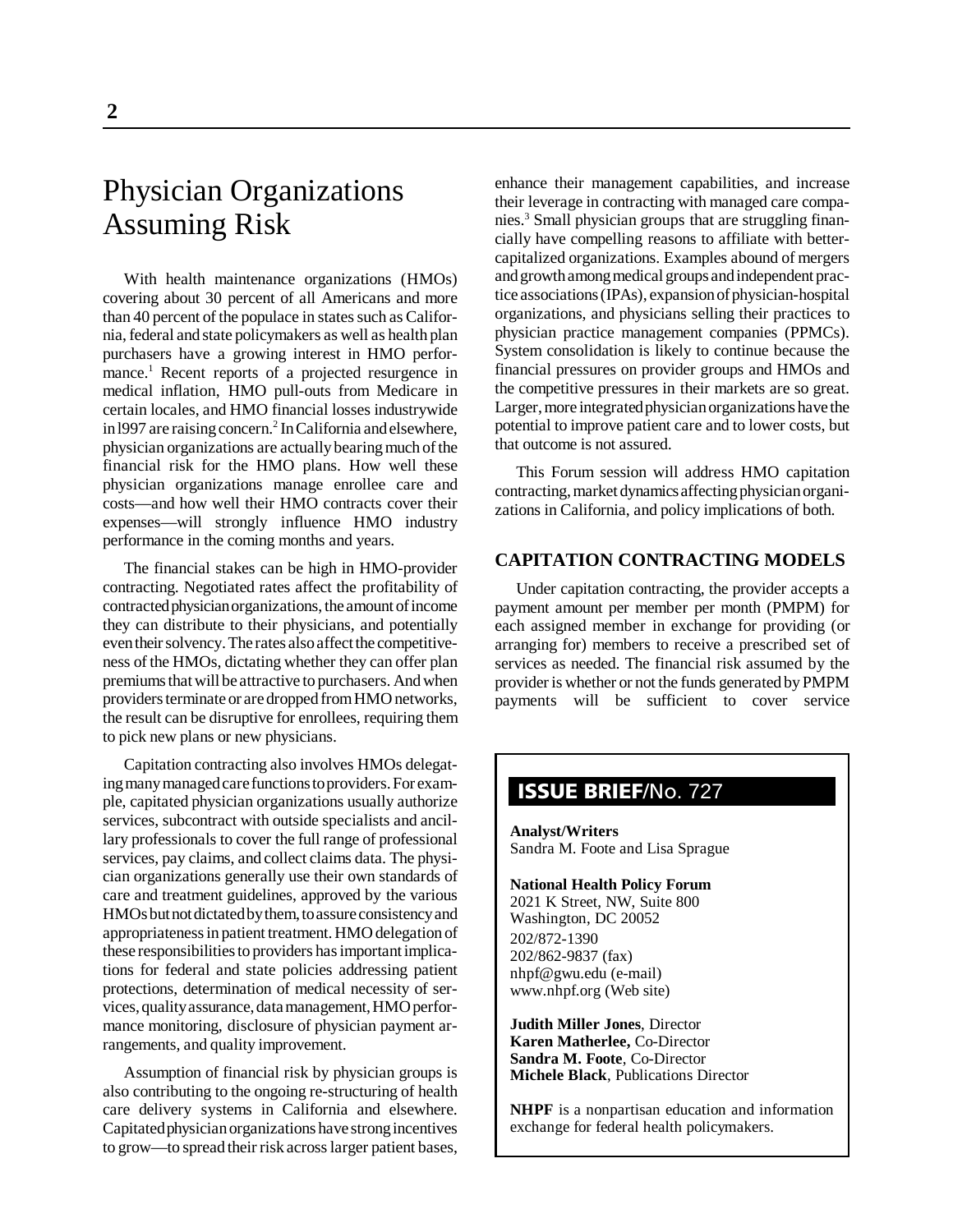expenses incurred. The PMPM payments are usually either fixed dollar amounts adjusted for the age-sex mix of the assigned members or a percentage of the average net premium the HMO receives from the purchasers for assigned members.4

There are three prevalent models of capitation contracting in California. In one model, a physician organization receives capitation payments only for all services of health care professionals; the HMO and contracted physician organization usually have *shared risk* for institutional services (such as those delivered by a hospital, a nursing home, outpatient surgical facilities, or home health). The HMO pays the PMPM amount for professional services to the physician organization directly and sets aside the agreed-upon PMPM amount for institutional services in a risk pool. The HMO pays hospitals and other facilities for the services they provide and divides any money left in the pool with the physician organization. If there is a shortfall in pool funds, the physician organization and HMO share that liability as well. This model is illustrated in Figure 1 (see page 4).

In the *dual risk* model, the physician organization and a cooperating hospital organization (such as a hospital, hospital corporation, or integrated health care system) divide the capitation amount for all medical services for assigned members through two capitation contracts with the HMO. The physician organization takes the risk for all professional services for the assigned members; the hospital organization takes the corresponding institutional services risk in its contract. In this instance, the hospital organization, not the HMO, subcontracts with other facilities as needed for any institutional services that the hospital organization does not provide. Also, the HMO typically does not share in savings from an institutional risk pool. Usually, the physician and hospital organizations have a separate agreement between them to share the risk for institutional services.

The third model is called *global risk* contracting, which entails a health care provider organization taking full risk for all professional and institutional services. Only an organization with a special state license (known as a limited Knox-Keene license) is permitted to assume global risk for both professional and institutional services in California.<sup>5</sup>

Pharmacy services represent an additional category of risk often shared between the HMOs and physician organizations. A pharmacy risk pool may be administered much like the pool for institutional services and, in fact, the two pools may be combined in reconciling amounts

paid and due. As inflationary pressures have mounted, pharmacy risk distribution has grown in importance. Depending on the pharmacy benefit design, patient mix, and coverage of expensive new drugs, pharmacy costs are running anywhere from 12 percent to over 20 percent of average adjusted net premium. These costs are a contentious topic between some HMOs and provider organizations, in part because of a lack of clear understanding between them as to how the HMOs account for drug price rebates and lump sum payments that HMOs may receive from pharmaceutical companies when the HMOs include certain drugs in their formularies.

Within these contracting models, providers and managed care companies negotiate myriad permutations of the allocation of risk and responsibility. They carefully specify all sorts of technical details (such as capitation adjustment factors and risk pool residual computations) to assure that the financial arrangements will be mutually acceptable. And negotiation topics change as unforeseen financial, operational, and regulatory issues arise. Contract negotiations are also heavily influenced by the balance of power between the parties.

#### **HMO DELEGATION OF MANAGED CARE FUNCTIONS**

Which capitation model is used in contracting largely determines who takes responsibility for related managed care functions. In all these capitation models, the physician organizations, having taken the risk for professional services, usually manage all such care. The physician organizations—not the HMOs—review and authorize services, make determinations of whether requested services are medically necessary, subcontract with ancillary providers, collect claims data, and pay their physician members and other professionals who care for their HMO enrollees. The physician organizations determine how to pay their physician members and subcontracted providers. Physician compensation methods—such as salaries, fee schedules, measures of clinical productivity and patient satisfaction, fixed amounts per case, and subcapitation—vary widely. The HMOs are not involved in determining which compensation methods the physician organizations select. Likewise, when providers assume risk for institutional services, the at-risk providers, not the HMOs, generally review and authorize inpatient stays and coordinate care for patients with complex problems.

There are exceptions. For instance, the HMOs do not delegate appeals of medical necessity determinations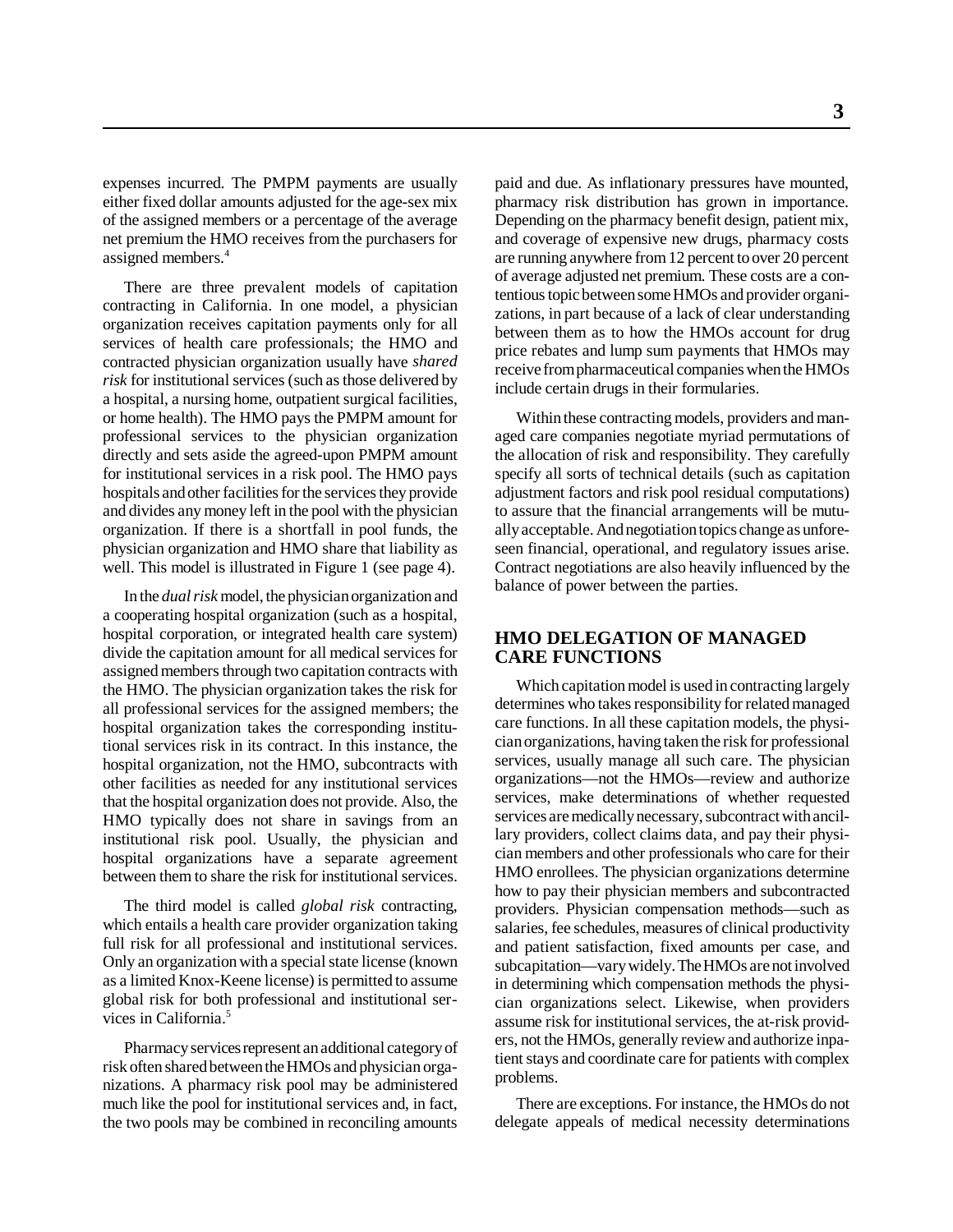**Figure 1 HMO Shared Risk Model: Example of Premium Allocations**\*



\*The dollar amounts shown and the distribution percentages are illustrative only, not based on an actual HMO contract. The figure is illustrative of only one of the contracting models.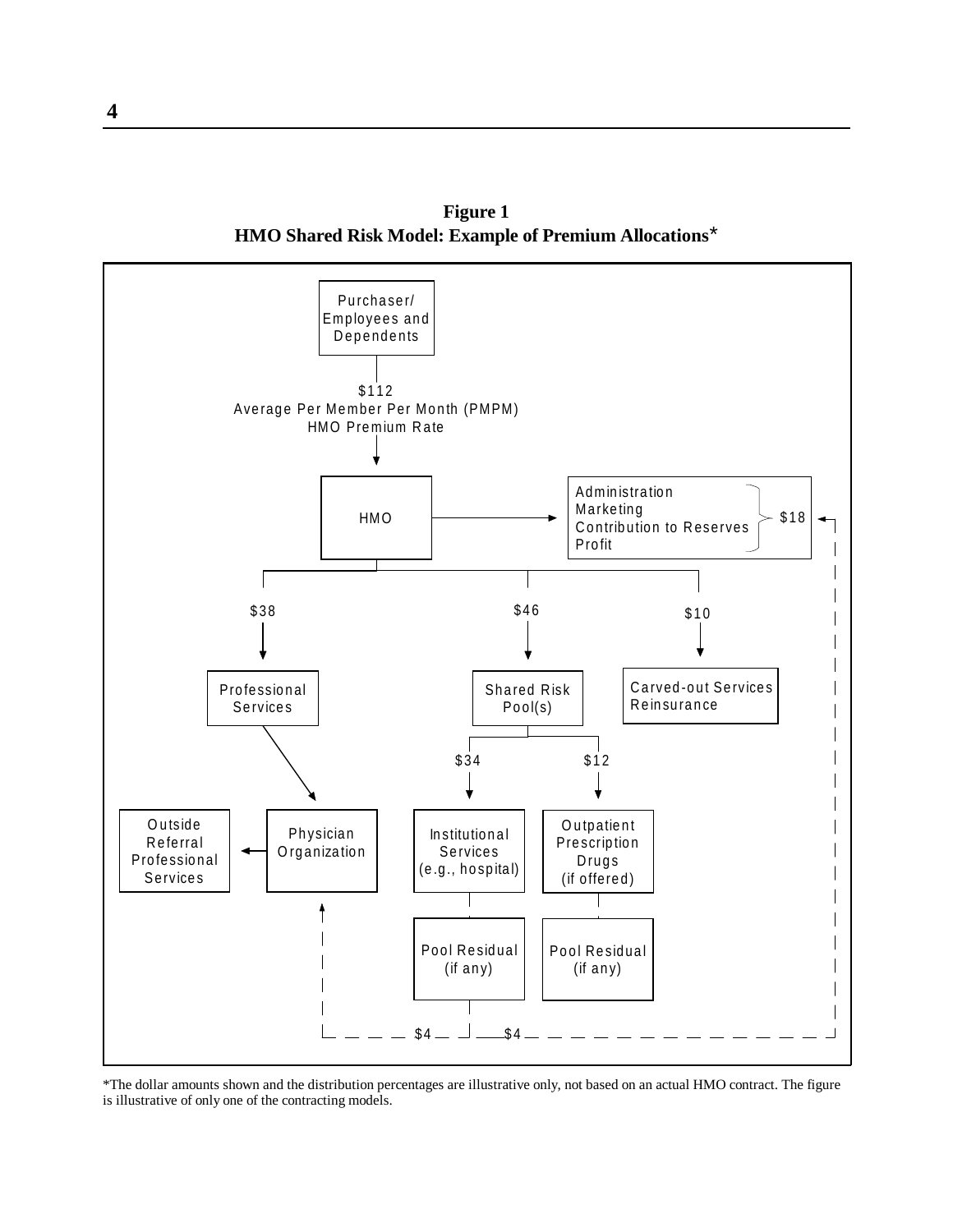when patients or providers contest findings that services are not medically necessary. But, contrary to popular notion, the HMOs have no financial incentive to deny coverage in such appeal cases since the physician organizations bear the liability. The same holds true when an HMO has downloaded risk for institutional services to a provider. The HMO then experiences no financial consequence for its appeal findings. (This balance may enhance patient protection. It can, however, create tension with providers when HMOs make appeal determinations that cost the providers money.)

Despite HMO delegation of many functions to capitated physician organizations, interfaces between HMOs and providers are still complicated and expensive. They both juggle multiple and often conflicting demands from their numerous contracting partners. Both HMOs and providers are struggling to rationalize areas such as data collection, provider credentialing, medical record auditing, drug formularies, patient satisfaction surveys, and medical necessity guidelines. Streamlining is difficult to accomplish because of regulatory compliance issues and because all the participating entities value their operational independence and ability to distinguish themselves in their highly competitive markets. What role, if any, the government might play to support streamlining without stifling innovation is widely debated.

#### **IMPLICATIONS FOR MANAGED CARE LEGISLATION AND REGULATION**

Because capitation contracting shifts financial risk and functional responsibilities, and changes the incentives of the parties, it has many policy implications. The following are illustrative.

Some policies, designed to regulate HMOs, can strain patient-physician relationships. For example, capitated physicians report that benefit mandates, such as length of maternity hospital stays, create patient demands for services that may not be needed, placing the physician at odds with patient expectations. A similar dynamic applies when a provider is required to give a patient notice of his or her right to appeal a decision by the provider to move the patient to a different level of care (for example, from the hospital to a nursing home). Such notices, intended to protect patients against unjustified HMO denials of coverage, can engender patient anxiety and distrust even when the clinicians are actually the ones making the treatment plan decisions without HMO involvement.

A second consideration is whether certain legislative and regulatory policies can be meaningfully translated to a capitation context. One example is the question of how relevant performance measures such as HEDIS are at the HMO plan level if the providers belong to many HMOs and the providers control most of the processes that affect HEDIS results. Another example would be some state and the federal provisions requiring plans to disclose (or avoid) certain types of incentives in compensating physicians. The regulations reflect public concern that physicians who have financial incentives tied to limiting service costs might withhold, delay, or deny referrals for needed services. How effective these disclosure provisions will be in general is not yet clear.<sup>6</sup> In a capitation system. disclosure of how the HMO pays the physician organization may not be relevant to the public concern since the organization may pay its physician members in any of a wide variety of ways.

It is also important to consider who will implement various legislative and regulatory provisions in a capitated context. Capitated provider organizations, not the HMOs, must implement many managed care laws and regulations concerning patient protections, data collection, claims turn-around times, and quality monitoring because the provider organizations generally control the functions involved. How provider operations and costs are affected and what HMOs must do to assure compliance and consistency across providers are important considerations in evaluating whether likely benefits of various provisions are worth the burdens imposed, both on the system and, ultimately, on premium costs to the purchasers and enrollees.

#### **EVOLUTION OF PHYSICIAN ORGANIZATIONS IN CALIFORNIA**

In recent years, the trend among physician organizations in California has been toward consolidation into larger-scale organizations of different types. This trend is driven in part by managed care companies pressuring physicians to hold down or reduce reimbursement for their services. The HMOs have been highly successful in this regard for two reasons. First, most physician organizations depend heavily on their HMO revenues. Secondly, the supply of physicians in many locales is sufficient to give HMOs viable options in designing their network constellations.

Physician organizations in California are strongly influenced by HMOs because of high HMO penetration and because of the dominance of a few, very large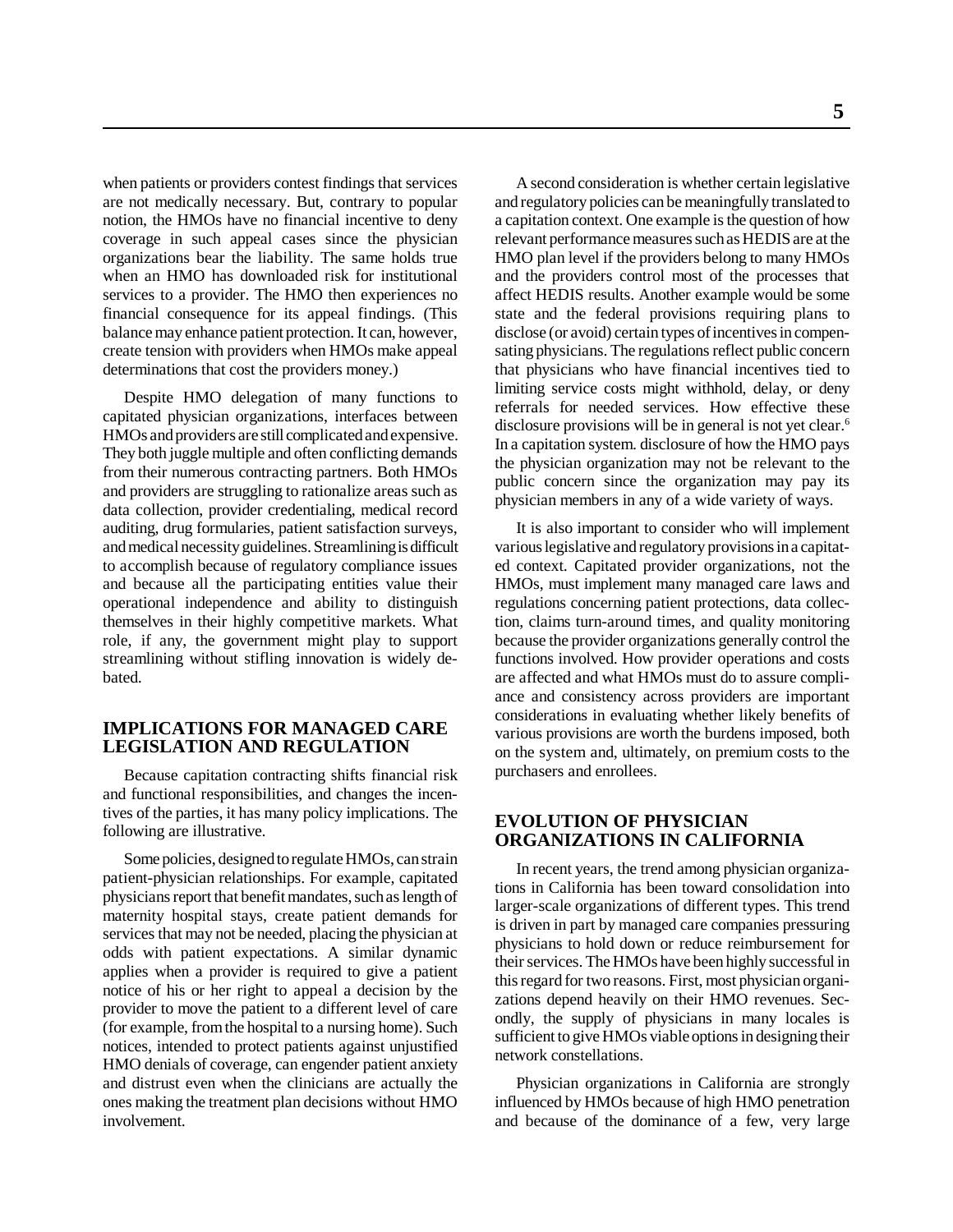HMOs. About 46 percent of the state's total population and about 39 percent of its Medicare beneficiaries are covered by HMOs.<sup>7</sup> And the state is in the process of moving millions of Medi-Cal beneficiaries under HMOs or capitated physician organizations.<sup>8</sup> HMOs with over 2 million enrollees in the state include Kaiser, Pacifi-Care, HealthNet, and CaliforniaCare.<sup>9</sup>

Over the past decade, purchasers in California have placed enormous pressure on insurers and HMOs to hold down their plan costs. There has been ferocious price competition among a shrinking number of large HMOs. The result has been unrelenting pressure on physician organizations to maintain or reduce their negotiated capitation rates.<sup>10</sup>

In response, physician organizations have been expanding, merging or affiliating with larger organizations.<sup>11</sup> This recent trend has taken on many forms, including medical groups growing and merging, IPAs contracting with more physicians and merging, medical groups developing "wrap-around" IPAs to broaden their scale and scope of services, hospital-physician organizations making practice acquisitions and developing management service organizations to help support affiliated IPAs, and PPMCs acquiring individual physician practices and medical groups and affiliating with IPAs. When physicians sell their practices, they usually continue practicing as employees or under contract with the acquiring organization. While physicians thereby lose some degree of independence, they hypothetically gain access to capital and security from affiliating with more financially robust and competitively well-positioned organizations.

The whirlwind rise of three publicly traded PPMCs, each with over a billion dollars in annual revenues, hit a roadblock this summer. One of the companies, FPA Medical Management, Inc., declared bankruptcy. The fallout included precipitous drops in stock prices in that sector and a scramble by HMOs and providers to reconfigure networks affected by FPA's demise. HMOs apparently were able to reconfigure their networks with remarkable speed and little disruption of patient-provider assignments in many locales. To the extent possible, the HMOs assigned affected enrollees to contracts with various other physician organizations that absorbed FPA-affiliated physicians under their purview. Repercussions from that bankruptcy continue, however. For example, many providers reportedly have substantial sums of money tied up in outstanding claims for services rendered to FPA's enrollees on a subcontracted basis.

The health care delivery system in California still

seems to be in great flux. Rumors of additonal HMO mergers and provider system consolidations persist. There is growing concern that excessive consolidation among HMOs and among providers may result in anticompetitive business practices and possible antitrust issues, particularly in certain geographic areas. Some industry experts question the long-term prospects of hospital-physician organizations because of conflicts of interest between professionals and institutions in distribution of limited capitation dollars. The fate of the large PPMCs is also uncertain. National scale and access to capital through public equity markets may produce leverage and efficiencies to support continued PPMC development and the PPMCs may be successful in rationalizing care and promoting system efficiencies. Alternatively, as noted in one recent analysis, "The risk is that short-term financial imperatives will impede necessary long-term investments."12 Volatility in PPMC stock prices is a major threat to their success.

Another industry trend of note is the growth of directto-consumer marketing by large provider organizations. Since most managed care companies include most physician organizations in their networks, competition for HMO enrollees and other patients is occurring at the provider level. Providers are therefore increasing their advertising expenditures. In addition, health plan purchasers and HMOs are beginning to profile physician organizations to help enrollees choose their primary care physicians and help providers measure and improve their performance.

#### **THE FORUM SESSION**

Brief presentations by the two speakers will be followed by a round-table discussion. The primary intent of the session is to help participants in the Forum's upcoming southern California site visit become familiar with the competitive environment, contracting framework, and current issues in HMO-provider relationships in the region. The session is open to other interested audience members as well, space permitting.

#### **Speakers**

**Larry Casalino, M.D., Ph.D.**, is a practicing family physician and clinical assistant professor of medicine at Stanford University. He was the principal investigator on a study entitled "The Evolution of Medical Groups and Capitation in California," which was sponsored by the Henry J. Kaiser Family Foundation and published in September 1997. His doctoral dissertation, "Medical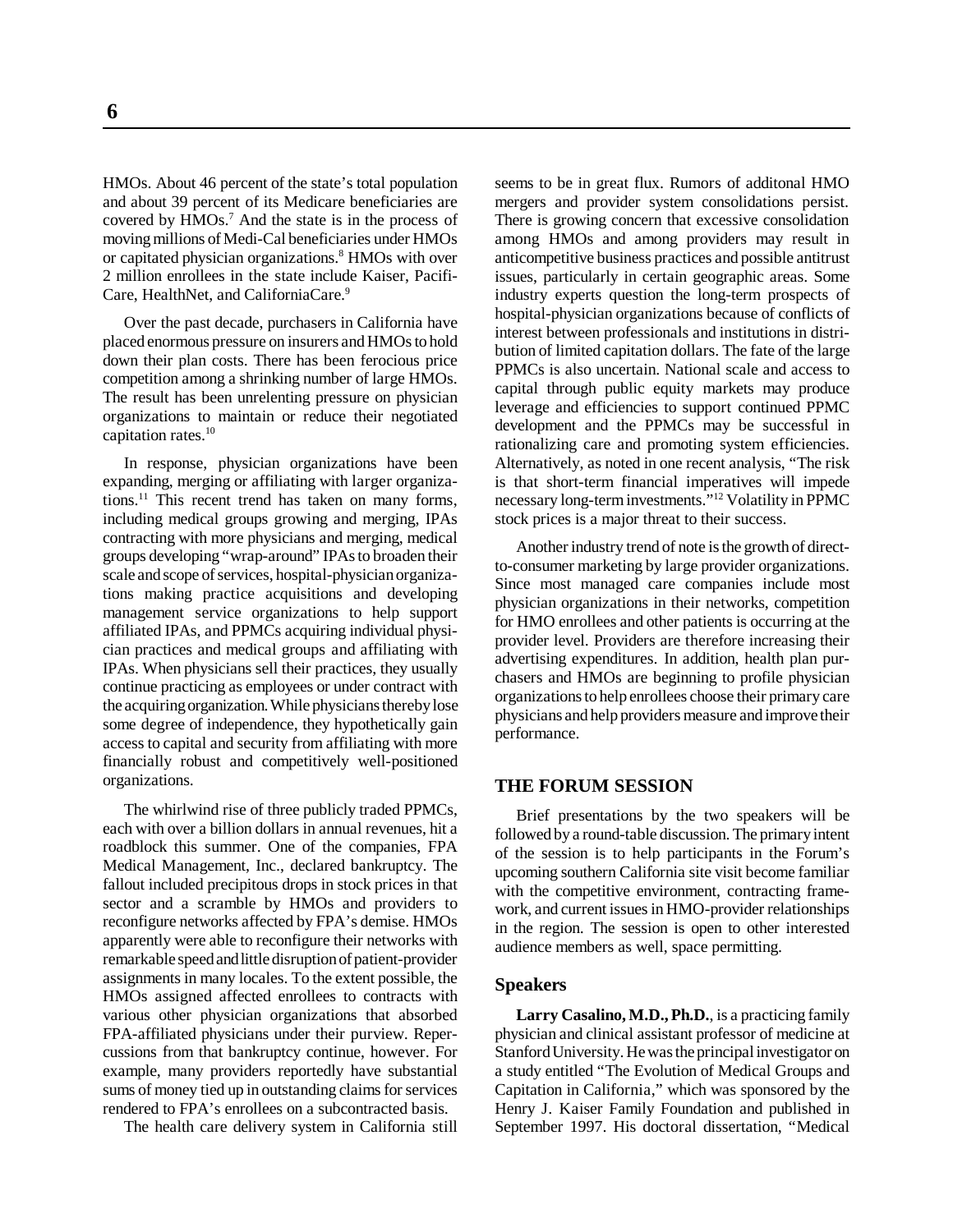Groups and the Transition to Managed Care in California," was based on 300 interviews with leaders of HMOs, medical groups, and hospital systems. Dr. Casalino has studied compensation systems for physicians as well as the impact of managed care on physician groups. He has had articles published in the *New England Journal of Medicine*, the *Journal of the American Medical Association,* and *Health Affairs*.

**Joan B. Trauner, Ph.D.,** is a principal in the San Francisco office of Reden & Anders, an actuarial firm that works extensively with HMOs and providers. She was a founder and chief executive officer of PM Squared Corporation, a health care analytics service recently acquired by Reden & Anders. Dr. Trauner served for five years (1991-1996) on the Health Advisory Committee to the California Public Employees' Retirement System (CalPERS). She served in l992 on the Institute of Medicine's Committee on Employer Health Benefits Reform. From l979 to l986, she was a senior researcher and faculty member at the University of California, San Francisco, Institute for Health Policy Studies. Dr. Trauner's publications include an article on physician incomes under fee-for-service versus capitation entitled"Medical Groups in California: Managing Care under Capitation," which appeared in the Spring l996 issue of *Health Affairs*.

#### **Key Questions**

- How are capitation rates negotiated? How do risk pools impact overall returns to physician organizations? What are the advantages of capitation contracting for providers?
- How are physicians currently organized to practice medicine and to contract with HMOs in California? How dominant are the large physician organizations? What are the common ownership structures?
- What are the managed care companies doing to hold down costs in their capitation agreements? How are they building the allegiance of the more powerful provider organizations?
- What financial and operational issues are dominating current negotiations between HMOs and provider organizations? Why?
- How are the physician organizations evolving? Are there major threats to system operations in the foreseeable future?
- What federal health policy concerns are raised by the ongoing shifts in ownership of so many large capitated physician organizations (for example, network

and product stability for beneficiaries, solvency requirements, and antitrust issues)?

What topics or trends should federal health policymakers consider related to HMOs and capitated physician organizations? Are federal actions needed or desirable to improve market functioning?

#### **ENDNOTES**

1. For statistics on enrollment in HMOs and other types of managed care plans, see Hoechst Marion Roussel, *HMO-PPO Digest, l997,* Managed Care Digest Series, November l997.

2. For information on projected costs, see Sheila Smith, Mark Free land, Stephen Heffler, David McKusick, et al., "The Next Ten Years of Health Spending: What Does the Future Hold?" *Health Affairs,* 17:5 (September/October 1998), 128-140. For information on HMO industry income trends, contact Weiss Ratings, Inc., at (800) 289-9222 or see their website: http://www.weissratings.com.

3. James C. Robinson and Lawrence P. Casalino, "Vertical Integration and Organizational Networks in Health Care," *Health Affairs,* 15:1 (Spring l996), 12-13.

4. For capitation purposes, premium is calculated net of broker fees, taxes, and other so-called "plan factors" related to member demographics and benefit plan designs.

5. A "limited Knox-Keene license" allows the provider organization to take global risk for all medical services but not to market an HMO plan directly to purchasers.

6. Fred J. Hellinger, "Regulating the Financial Incentives Facing Physicians in Managed Care Plans," *American Journal of Managed Care,* 4:5 (May l998), 673.

7. See Hoechst Marion Roussel, *HMO-PPO Digest 1997* for state-specific HMO penetration rates. Information on Medicare enrollment is from Joel Menges, Nancy Beronja, Phuyllis Costanza, June Eichner, and Daniel Wallitt, "Medicare Managed Care Enrollment: A Detailed Assessment of 1995-1997 Growth Patterns," Lewin Group, April 1998.

8. Bureau of National Affairs, "California Shows Progress with Managed Care Experiment," *BNA's Managed Care Reporter,* 4:32 (August 12, 1998), 809.

9. "Fact Sheet: 20 Million Californians Belong to a Health Plan," California Association of Health Plans, enrollment figures, March 31, l998.

10. Joan B. Trauner and Julie S. Chestnutt, "Medical Groups in California: Managing Care under Capitation," DataWatch, *Health Affairs,* 15:1 (Spring l996), 161.